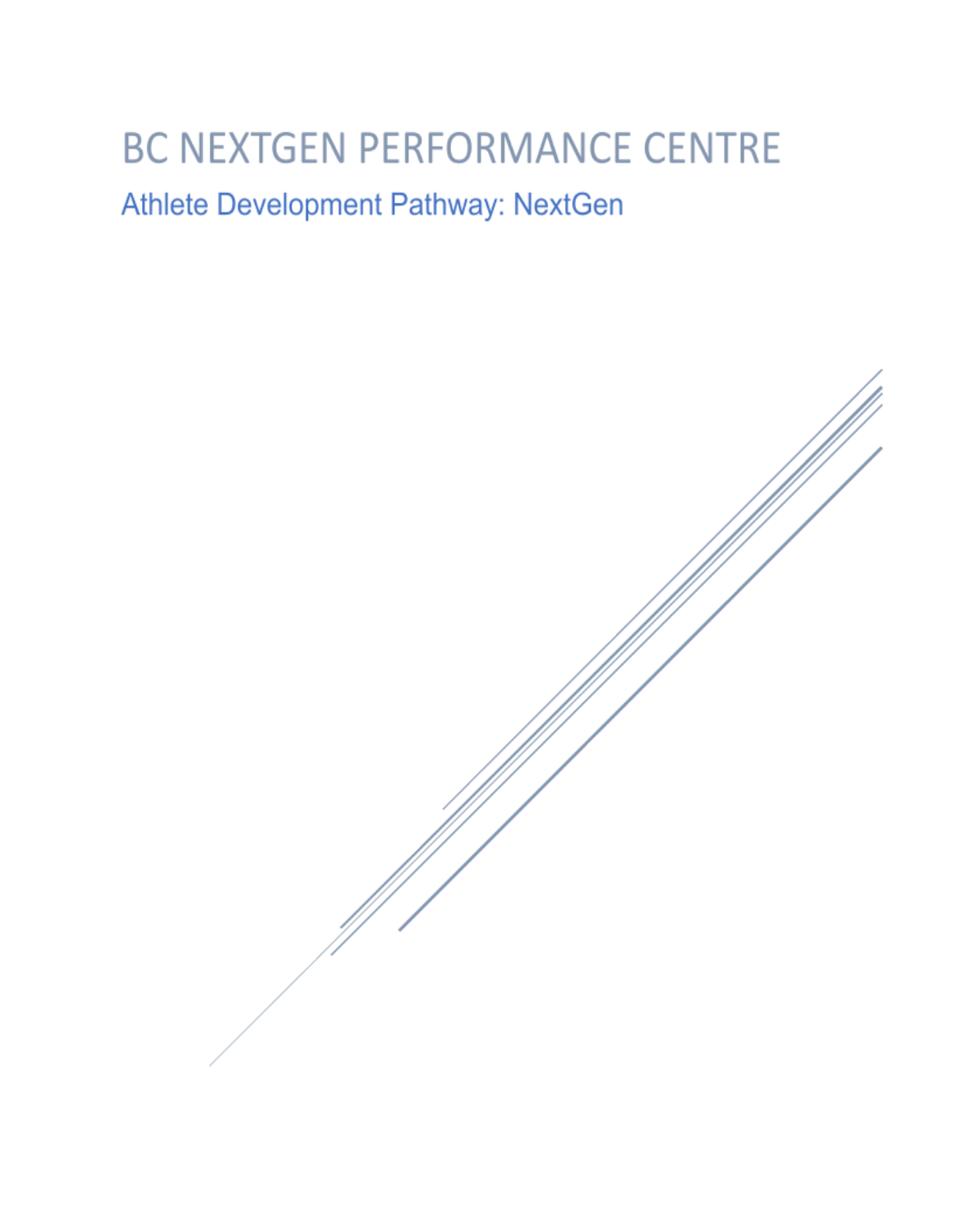

#### **Table of Contents**

| 3  |
|----|
| 3  |
| 4  |
| 4  |
| 5  |
| 6  |
|    |
| 8  |
| 9  |
| 10 |
| 10 |
| 11 |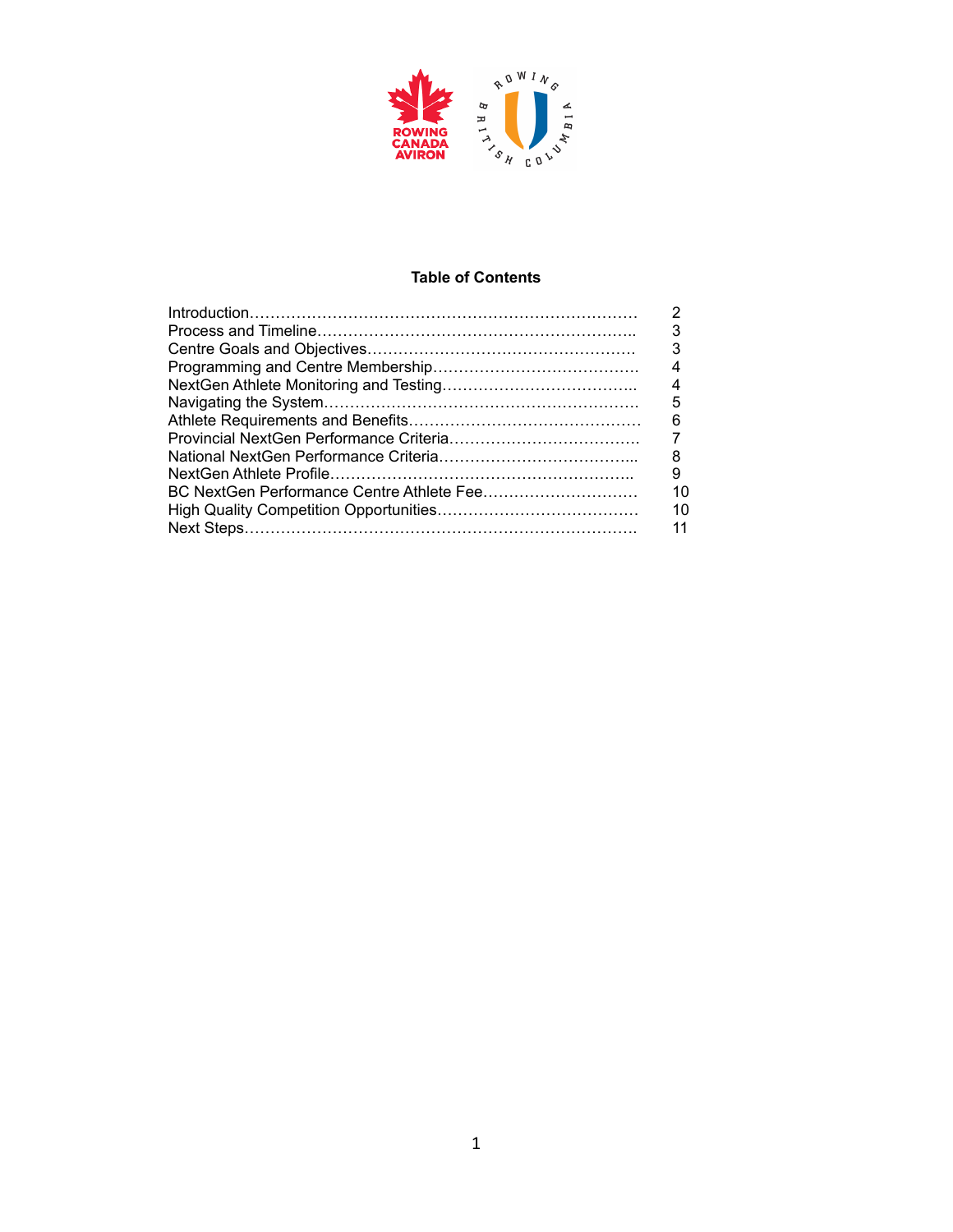

#### **BC NextGen Performance Centre** *Athlete Development Pathway: NextGen* **INTRODUCTION**

The Athlete Development Pathway for rowing is diverse, and can be approached using several metrics, including, but not restricted to, previous sport experience, sport-specific entry age, rowing club or school programming experience, high quality competition exposure, education and career goals, and meeting performance criteria.

The Athlete Development Pathway for rowing can be generalized as:

| <b>Entry</b><br><b>Education</b><br>Age |                 | <b>Career</b> | <b>Program Pathway</b> |                                 |                                         | <b>High Quality Competition</b> | <b>2KM Erg Criteria</b>           |            |              |  |              |               |      |      |
|-----------------------------------------|-----------------|---------------|------------------------|---------------------------------|-----------------------------------------|---------------------------------|-----------------------------------|------------|--------------|--|--------------|---------------|------|------|
|                                         |                 |               |                        |                                 |                                         | <b>Domestic</b>                 | <b>International</b>              |            |              |  |              |               |      |      |
|                                         | <b>NTC</b>      | Paused        | Full Time              | <b>National Training Centre</b> |                                         | <b>NRC</b>                      | Olympic or<br>Paralympic<br>Games | <b>MEN</b> | <b>WOMEN</b> |  |              |               |      |      |
|                                         | <b>SR</b>       |               | Athlete                | <b>NextGen</b><br>PC.           |                                         | Canadian                        | SR WC                             | 5:56       | 6:49         |  |              |               |      |      |
| Late                                    | U23             | University    |                        | University                      | <b>NextGen</b><br>Performance<br>Centre | Henley                          | <b>U23 WC</b>                     | 5:58       | 6:51         |  |              |               |      |      |
| <b>Mid</b>                              | U21             |               | Student                |                                 |                                         | <b>CSG</b>                      |                                   | 6:06       | 6:59         |  |              |               |      |      |
|                                         | U <sub>19</sub> | High          | Athlete                | Club                            |                                         |                                 |                                   |            |              |  | <b>CSSRA</b> | <b>U19 WC</b> | 6:13 | 7:08 |
| Early                                   | U17             | School        |                        |                                 |                                         | <b>BC Games</b>                 | CanAmMex                          | 6:21       | 7:22         |  |              |               |      |      |

Rowing Canada Aviron (RCA) and Rowing BC have partnered to deliver the NextGen portion of the Athlete Development Pathway for rowing in BC through 2028. Provincial Development (PD1 and PD2) and Canadian Development (CanDev) Athletes are considered NextGen Athletes in BC. This document includes information that aspiring athletes who are typically 5 – 8 years away from an Olympic or Paralympic Podium need to be able to engage with the Athlete Development Pathway.

The BC NextGen Performance Centre operates on the understanding that an extended exposure to an enhanced training environment increases an athlete's likelihood of Olympic and Paralympic success.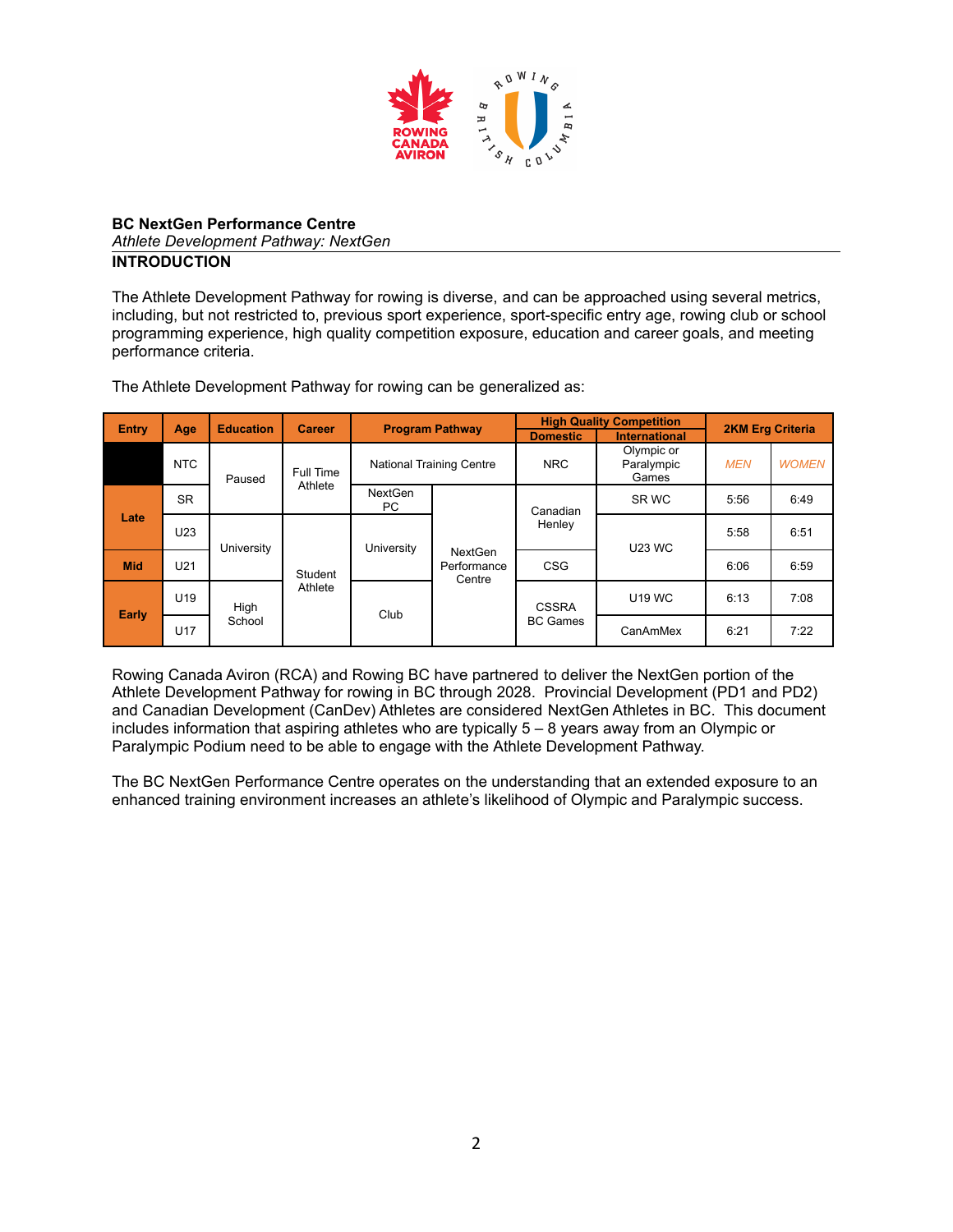

#### **BC NextGen Performance Centre** *Athlete Development Pathway: NextGen* **PROCESS AND TIMELINE**

On November 30, 2020, Rowing BC is scheduled to release a Request-for-Proposals (RFP) to BC jurisdictions and Rowing BC Member Organizations that will ascertain community interest in becoming the permanent home of the BC NextGen Performance Centre. The RFP will close by February 26, 2020 with a target date of September 7, 2021 for the permanent centre to open.

Starting January 4, 2021, two interim BC NextGen Performance Centres will open, located at Elk Lake and Burnaby Lake, allowing NextGen Athletes to train as centralized or regional members of a centre.

#### **BC NextGen Performance Centre**

*Athlete Development Pathway: NextGen*

#### **CENTRE GOALS AND OBJECTIVES**

The aim of the BC NextGen Performance Centre is to create the most robust development pathway for BC-based athletes with Olympic and Paralympic podium aspirations. The centre's goals are to increase the number of BC-based athletes on Olympic and Paralympic podiums. The BC NextGen Performance Centre aligns with the Long Term Athlete Development (LTAD) model and uses leading sport science, sport medicine and certified coaches to achieve sport specific skill development at each stage of the Athlete Development Pathway.

The creation of the BC NextGen Performance Centre aligns RCA and Rowing BC in the delivery of the NextGen portion of the Athlete Development Pathway, increasing the quantity and quality of athletes in the system. The goal of a healthy, positive and engaging training environment will elongate the time an athlete stays in the sport and will streamline them towards positive key developmental experiences, including provincial, national and international competitions, and ultimately onto Olympic and Paralympic podiums.

The centre creates a highly competitive daily training environment (DTE) that emulates RCA's National Training Centre's (NTC) DTE and prepares athletes to transition to the NTC. The centre will provide appropriate opportunities for athletes gain physical, technical and mental competencies ahead of selection events and competitions. NextGen athletes who prioritize accelerating their development within the Athlete Development Pathway can centralize to the BC NexGen Performance Centre to benefit from a high-performance targeted environment. NextGen athletes who train in a club or school program will establish an entry point into the BC NextGen Performance Centre through the creation of an annual Individual Athlete Performance Plan (IAPP).

Centralized athletes will have the opportunity to experience high quality competition at regattas throughout the year that are part of their IAPP. These regattas will include appropriate regional, national and international regattas.

For both centralized athletes and NextGen athletes participating in club or school programs, a primary function of the BC NextGen Performance Centre is to prepare and acclimatize athletes for outstanding performances during selection activities.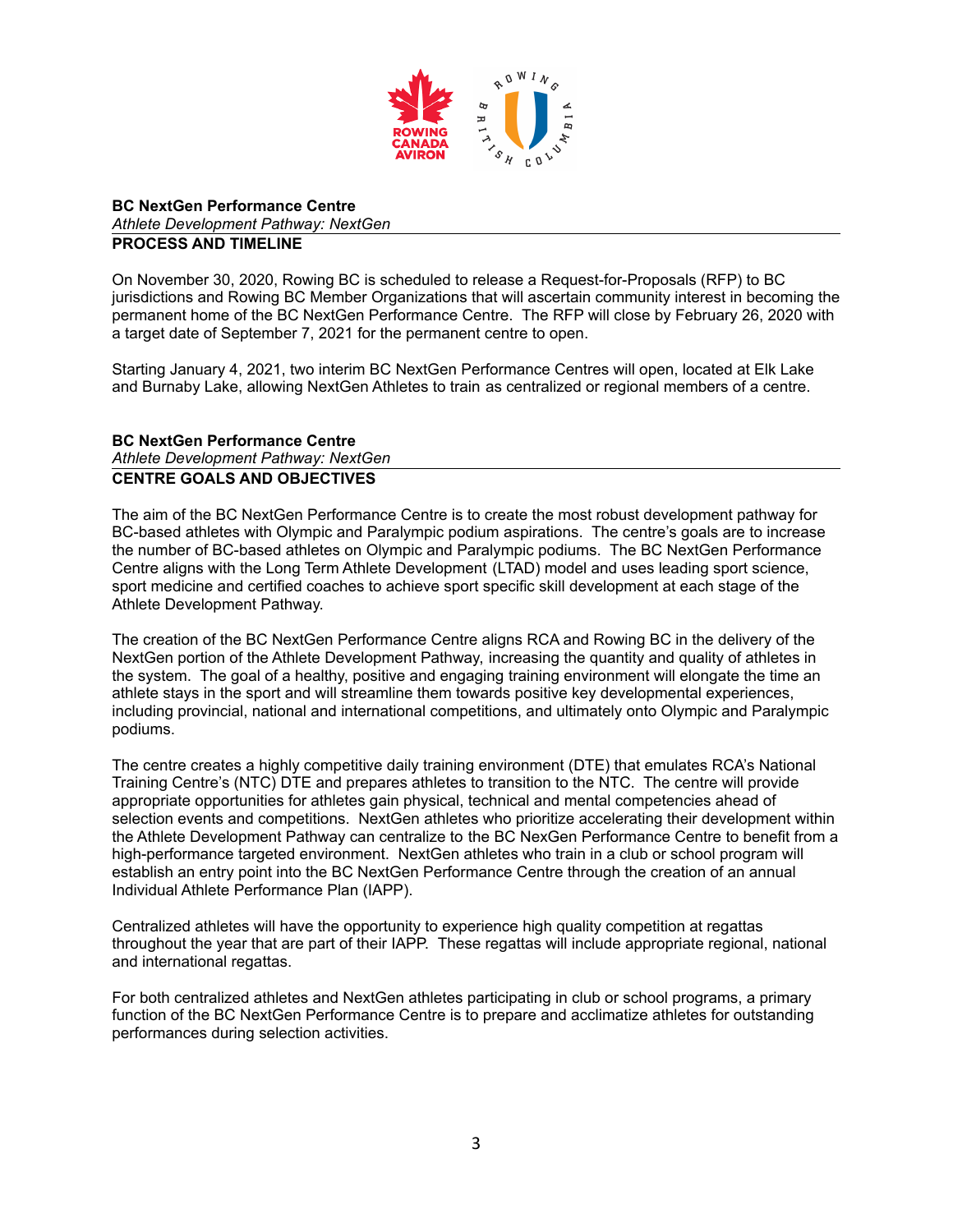

#### **BC NextGen Performance Centre** *Athlete Development Pathway: NextGen* **PROGRAMMING AND CENTRE MEMBERSHIP**

Through the intake process, NextGen Performance Coaches will work with each athlete to create an annual IAPP. The IAPP will include the athletes' goals and gap analysis to determine the level of Sport Science and Sport Medicine support required to achieve those goals. These activities will also consider the athlete's current level of performance and stage of development. From the IAPP a robust yearly training plan (YTP) will be established to help guide the athlete towards their goals. Athletes who meet Provincial or National NextGen Athlete criteria have the option to be a Centralized, Regional or Seasonal Member of the BC NextGen Performance Centre.

#### *Centralized Member*

A *CENTRALIZED* member is an athlete that utilizes the BC NextGen Performance Centre as their DTE. While a centralized member is expected to be in the centre for 8 or more months of the year, they remain eligible to train and compete with their club or school program as defined in their annual IAPP. Centralized Members will be provided external, pre-selection, high quality competition opportunities through appropriate regional, national and international regattas. Although athletes are able to enter the BC NextGen Performance Centre at any point throughout the year, and as outlined in their IAPP, the centre will begin offering fulltime training for athletes on the Tuesday following Labour Day each year.

#### *Regional Member*

A *REGIONAL* member is an athlete that utilizes a club or school program for their DTE, with established expectations on when they will train and compete with the NextGen Performance Centre. Prior to acceptance, Regional Members are required to participate in the creation of a well-defined annual IAPP in partnership with NextGen Performance Coaches and program coaches. Regional Members are expected to maintain targeted training loads, attend monitoring practices and identified camps set out in their IAPP. Regional Members will begin training at the BC NextGen Performance Centre as planned in their IAPP, most typically in April for university students, and June for high school students and university students attending American schools.

#### *Seasonal Member*

An athlete who does not participate in the BC NextGen Performance Centre becomes a *SEASONAL* member once they have been selected to a Provincial or National team. Once selected, a Seasonal Member will be directed to the appropriate NextGen Performance Centre. Seasonal Members can return to their club or school DTE once the team term is finished.

#### **BC NextGen Performance Centre**

#### *Athlete Development Pathway: NextGen* **NEXTGEN ATHLETE MONITORING AND TESTING**

The BC NextGen Performance Centre will run regular athlete monitoring and testing activities, set out in the centre's YTP, including on-water assessments, lactate-based monitoring and set distance erg testing. Centralized Members will participate in all centre monitoring and testing activities, with Regional Members participating throughout the year based on their IAPP.

All BC NextGen Athletes are required to submit four erg scores throughout the year. A 6K and 2K erg score must be completed and submitted between September 1 and December 31 each year. A 6K and 2K erg score must be completed and submitted between January 1 and April 30 each year. BC NextGen Athletes who do not meet this requirement will lose their NextGen status.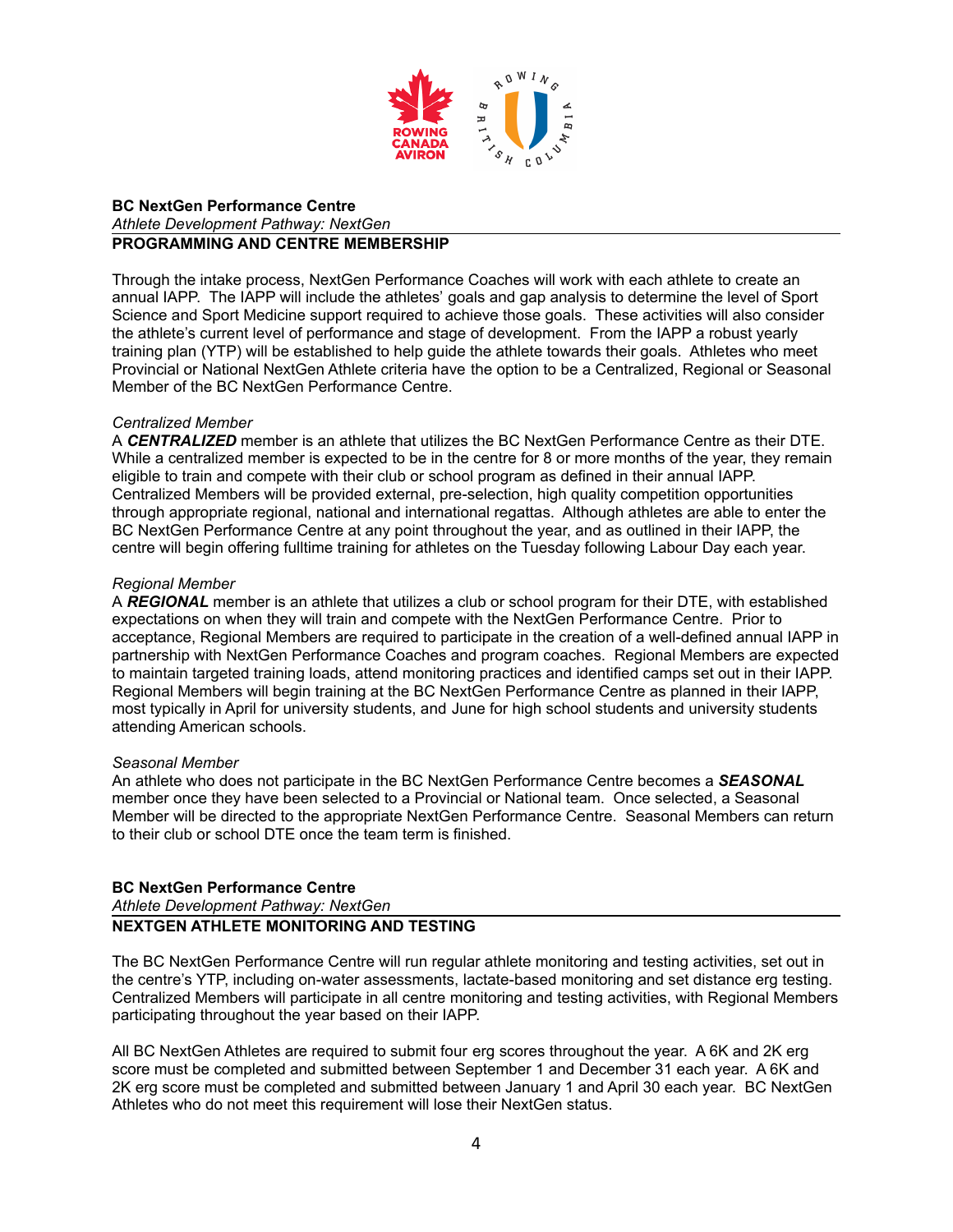



The athlete is selected to a provincial or national team

The athlete is not selected and competes for their club or school program

The athlete is selected to a provincial or national team The athlete is not selected and competes for their club or school program

The athlete is not selected and competes for their club or school program

The athlete is selected to a

provincial or national team and

becomes a Seasonal Member of

the BC NextGen Performance Centre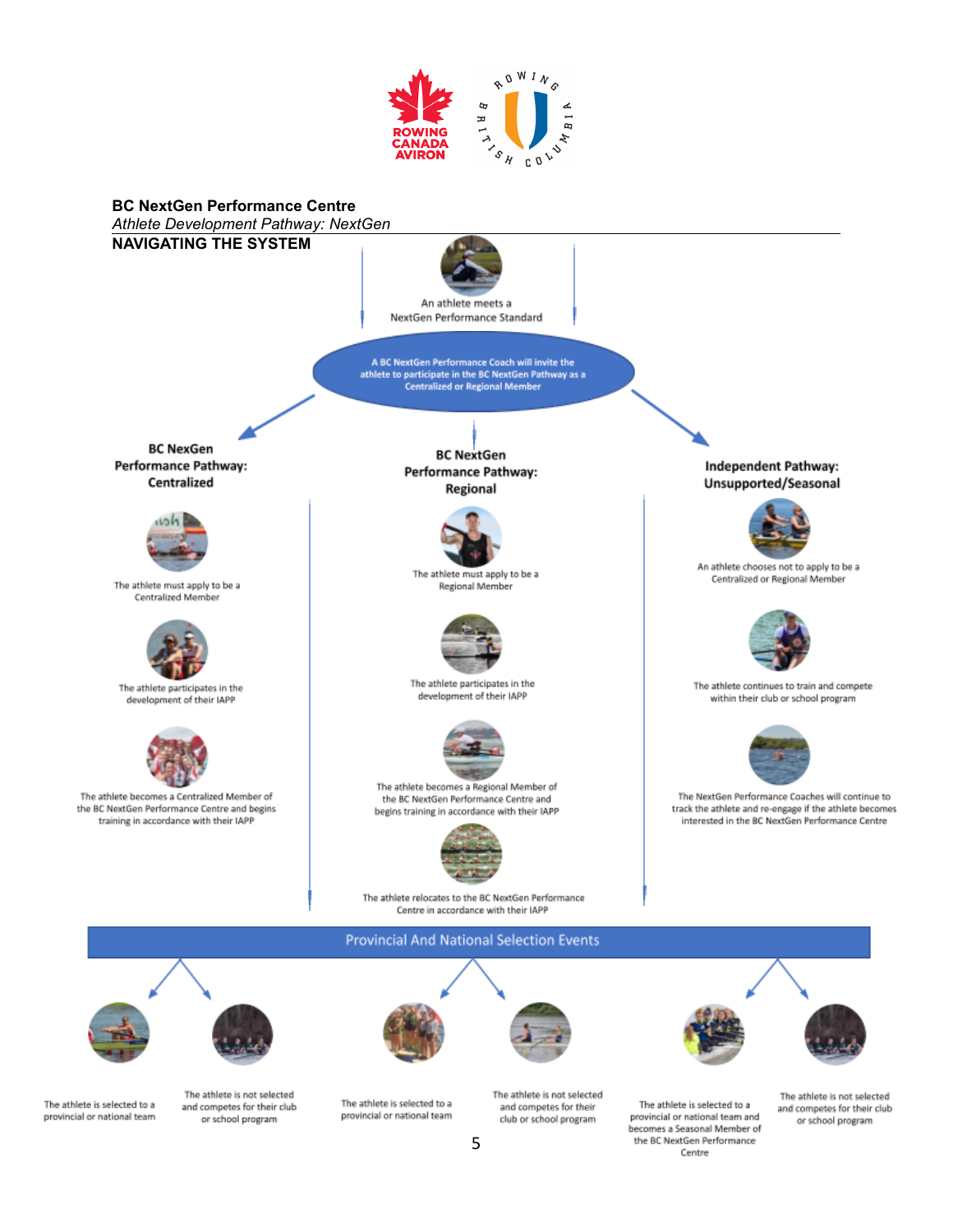

# **BC NextGen Performance Centre** *Athlete Development Pathway: NextGen*

# **ATHLETE REQUIREMENTS AND BENEFITS**

To be a Centralized Member of the BC NextGen Performance Centre an athlete must:

- 1. Be in Good Standing with RCA, Rowing BC and be registered at a BC-based club in WebReg;
- 2. Meet at least one PD2, PD1 or CanDev performance criteria;
- 3. Apply to be a member of the BC NextGen Performance Centre;
- 4. Create an IAPP with NextGen Performance Coaches;
- 5. Be enrolled in the BC Medical Services Plan (MSP); and
- 6. Complete the required steps to be fully enrolled in the Canadian Sport Institute Pacific (CSIP).

To be a Regional Member of a BC NextGen Performance Centre an athlete must:

- 7. Complete Steps 1 6 listed above;
- 8. Provide the name and contact information of the program or school primary coach;
- 9. Submit an (individual or program) yearly training plan (YTP); and
- 10. Participate in and report on all athlete IAPP monitoring and testing activities.

#### The following is a list of benefits that BC NextGen Performance Centre Members receive<sup>1</sup>:

|                                                 | <b>Centralized</b> | <b>Regional</b> |
|-------------------------------------------------|--------------------|-----------------|
| <b>Annual Coaching</b>                          |                    |                 |
| <b>Annual Monitoring</b>                        |                    | ✓               |
| Designated Equipment and Speed Coach            |                    |                 |
| Individualized Athlete Performance Plan         |                    |                 |
| <b>Yearly Training Plan</b>                     |                    |                 |
| <b>Pre-Selection High Quality Competition</b>   |                    |                 |
| <b>Workout Templates</b>                        |                    |                 |
| Annual Sport Science & Medicine Support         |                    |                 |
| <b>Annual Strength and Conditioning Plan</b>    |                    |                 |
| <b>Biomechanics Tracking</b>                    |                    | In Centre       |
| <b>Video Analysis</b>                           |                    |                 |
| Access to Apply to Athlete Assistance Funding   |                    |                 |
| Canadian Athlete Insurance Program (CAIP)       |                    |                 |
| <b>KINDUCT Athlete Support Program</b>          |                    |                 |
| <b>BC Speed Order Entry Fee</b>                 |                    |                 |
| <b>Administrative Support</b>                   |                    |                 |
| <b>CSIP Gym Works Card</b>                      |                    |                 |
| <b>CSIP Food Stuff Discount Program</b>         |                    |                 |
| <b>CSIP Community Partners Discount Program</b> |                    |                 |
| Access to Apply for CSIP Athlete Travel Grant   |                    |                 |
| <b>CSIP Athlete Education Program</b>           |                    |                 |
| <b>CSIP Canadian Sport School</b>               |                    |                 |

<sup>1</sup> Regional Members may be eligible to receive additional benefits while they are in the BC NextGen Performance Centre based on availability.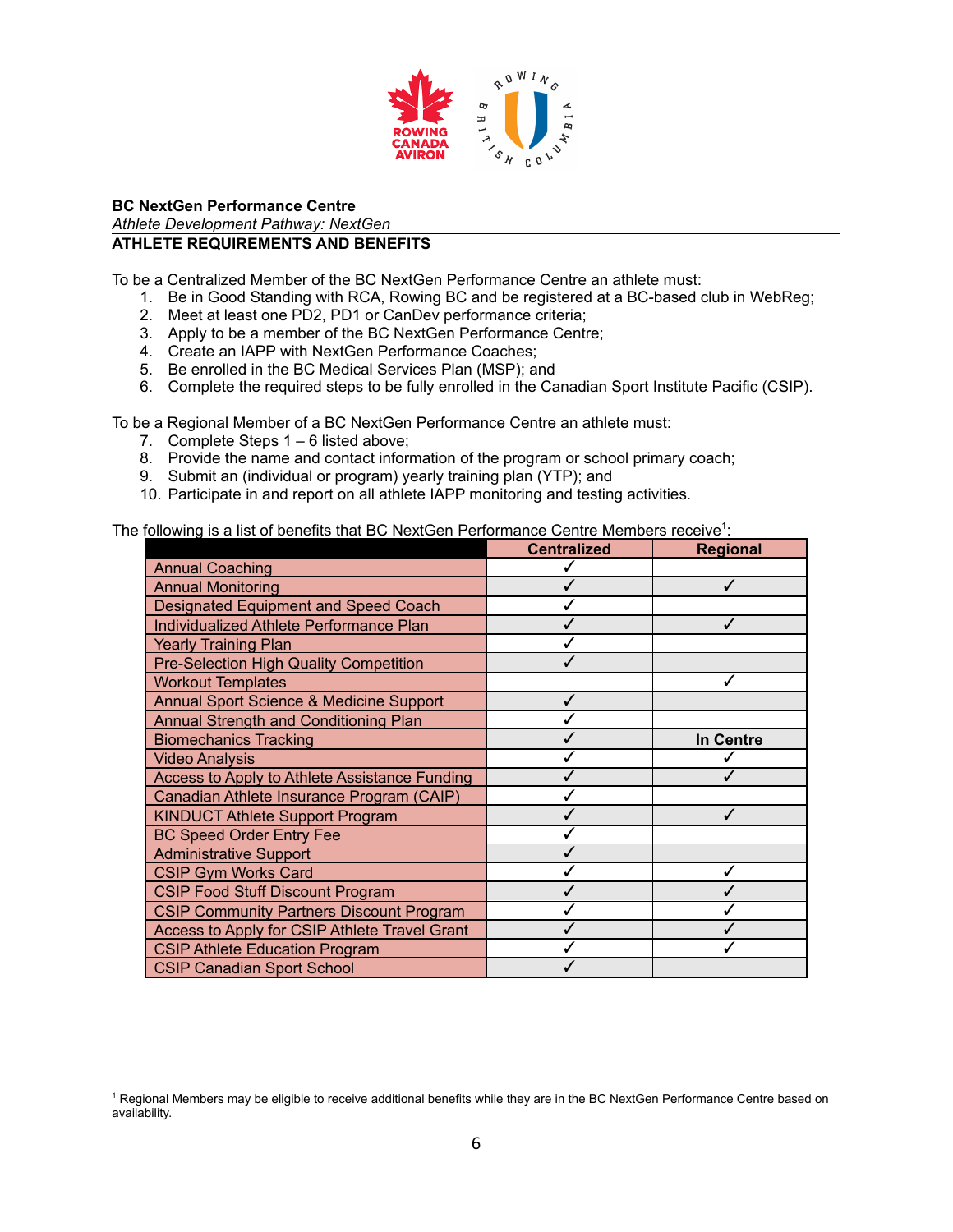

#### **BC NextGen Performance Centre**

*Athlete Development Pathway: NextGen*

## **PROVINCIAL NEXTGEN PERFORMANCE CRITERIA**

A Provincial NextGen Athlete<sup>2</sup> is a BC-based U17, U19, U21, U23 or non-NTC Senior athlete who has met at least one of the PD1 or PD2 performance criteria:

#### **Team Selection Performance Criteria – most recent team selection**

PD1 Criteria: U19 World Championship Team or U23 World Championship Team PD2 Criteria: CanAmMex Team, U21 Trans-Tasman Team or FISU Team

#### **Domestic Regatta Performance Criteria**

*BC Speed Order Regatta – most recent Speed Order Regatta* PD1 Criteria: U19 or U23 1<sup>st</sup> Place Finish PD2 Criteria: U19 or U23  $2^{nd} - 6^{th}$  Place Finish *National Rowing Championships (% off winner 3 ) – most recent NRC Regatta* PD1 Criteria: U19 = 10% U21 = 9% U23 = 8% Sr = 6% PD2 Criteria: U19 = 11% U21 = 10% U23 = 9% Sr = 7%

#### **2KM Erg Test Performance Criteria**

|              |                 | <b>U17</b> | <b>U18</b> | <b>U19</b> | <b>U20</b> | <b>U21</b> | <b>U22</b> | <b>U23</b> | $23+$ |
|--------------|-----------------|------------|------------|------------|------------|------------|------------|------------|-------|
| <b>Women</b> | PD <sub>1</sub> | 7:25       | 7:22       | 7:18       | 7:15       | 7:12       | 7:09       | 7:03       | 6:59  |
|              | PD <sub>2</sub> | 7:35       | 7:30       | 7:26       | 7:22       | 7:19       | 7:15       | 7:09       | 7:04  |
| Lightweight  | PD <sub>1</sub> | N/A        | N/A        | 7:35       | 7:28       | 7:22       | 7:19       | 7:14       | 7:12  |
| <b>Women</b> | PD <sub>2</sub> | N/A        | N/A        | 7:42       | 7:35       | 7:28       | 7:22       | 7:17       | 7:15  |
|              | PD <sub>1</sub> | 6:29       | 6:26       | 6:22       | 6:18       | 6:15       | 6:12       | 6:05       | 6:00  |
| <b>Men</b>   | PD <sub>2</sub> | 6:35       | 6:30       | 6:26       | 6:22       | 6:19       | 6:15       | 6:09       | 6:04  |
| Lightweight  | PD <sub>1</sub> | N/A        | N/A        | 6:39       | 6:33       | 6:27       | 6:22       | 6:17       | 6:15  |
| <b>Men</b>   | PD <sub>2</sub> | N/A        | N/A        | 6:45       | 6:39       | 6:33       | 6:27       | 6:19       | 6:17  |

#### **Para <sup>4</sup> On-Water and Erg Performance Criteria**

|                    |                 | PR1 W1X | PR <sub>1</sub> M <sub>1</sub> X | <b>PR2 W1X</b> | <b>PR2 M1X</b> | <b>PR3 W1X</b> | <b>PR3 M1X</b> |
|--------------------|-----------------|---------|----------------------------------|----------------|----------------|----------------|----------------|
| <b>Water</b>       | PD <sub>1</sub> | 12:55   | 11:35                            | 11:40          | 10:20          |                |                |
| <b>Performance</b> | PD <sub>2</sub> | 13:20   | 12:00                            | 12:10          | 10:50          |                |                |
|                    | PD <sub>1</sub> | 12:10   | 10:34                            | 9:56           | 8:56           | 8.58           | 7:36           |
| <b>Erg Test</b>    | PD <sub>2</sub> | 12:40   | 11:00                            | 10:20          | 9:18           | 9:20           | 7:54           |

*Notes:*

*Athletes identified and selected by the BC NextGen Performance Centre's Operating Committee outside* of the listed performance criteria can be provided PD1 or PD2 status for up to12 months. In that time the *athlete must meet at least one performance criteria.*

*Athletes who are unable to meet performance criteria in the previous 12 months due to health reasons can petition the BC NextGen Performance Centre Operations Committee for an intake exemption if the athlete met performance criteria in the past 24 months.*

<sup>&</sup>lt;sup>2</sup> Provincial development athletes are eligible for PD1 and PD2 support for up to 5 years and must demonstrate annual progress.

<sup>&</sup>lt;sup>3</sup> Time trial results can be used if regatta scheduling prevents a fair comparison to the winner.

<sup>4</sup> Para athletes must be classified by an RCA approved National Classification Panel.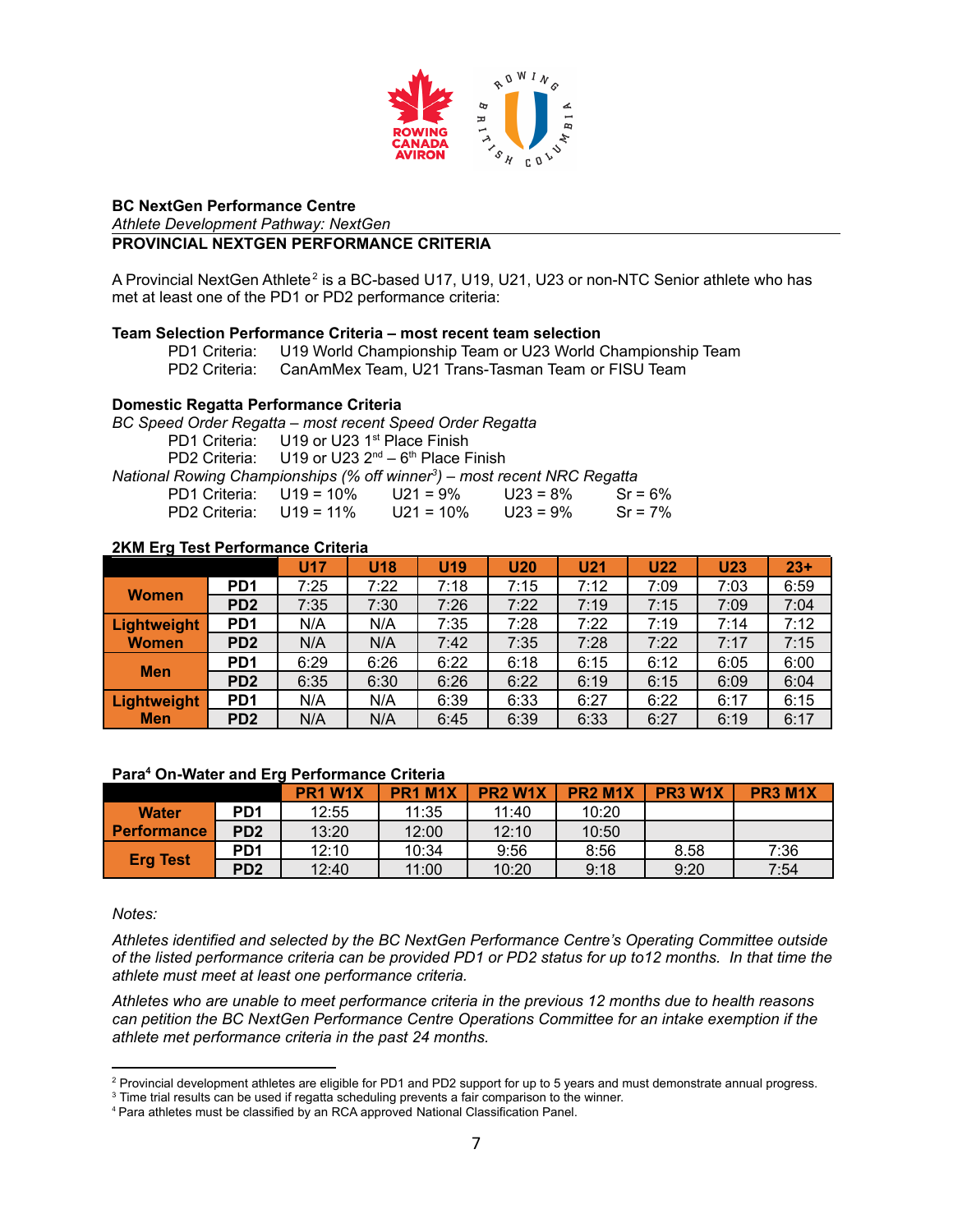

#### **BC NextGen Performance Centre**

*Athlete Development Pathway: NextGen*

#### **NATIONAL NEXTGEN PERFORMANCE CRITERIA**

National NextGen Athletes do not have to be from BC to participate in the BC NextGen Performance Centre but must take the required steps to ensure they are eligible. A National NextGen Athlete is an athlete living in BC who has met at least one of Canadian Development performance criteria:

#### **Team Selection Performance Criteria – most recent team selection**

CanDev Criteria: World Cup Team, World Championship Team, Olympic or Paralympic Team

#### **International Regatta Performance Criteria**

*U19 World Championships – most recent championships* CanDev Criteria: Top 7 Finish *U23 World Championships – most recent championships* CanDev Criteria: Top 7 Finish

#### **Domestic Regatta Performance Criteria**

| National Rowing Championships (% off winner <sup>5</sup> ) – most recent NRC Regatta |             |             |             |            |
|--------------------------------------------------------------------------------------|-------------|-------------|-------------|------------|
| CanDev Criteria:                                                                     | $U19 = 8\%$ | $U21 = 7\%$ | $U23 = 6\%$ | $Sr = 5\%$ |

#### **2KM Erg Test Performance Criteria**

|                  | U17  | U18  | J19  | J20  | U21  | U22  | U23  | $23+$ |
|------------------|------|------|------|------|------|------|------|-------|
| <b>Women</b>     | 7:22 | 7:15 | 7:08 | 7:02 | 6:59 | 6:56 | 6:51 | 6:49  |
| LWTW             | N/A  | N/A  | 7:28 | 7:22 | 7:19 | 7:16 | 7:11 | 7:09  |
| Men              | 6:21 | 6:16 | 6:13 | 6:09 | 6:06 | 6:03 | 5:58 | 5:56  |
| LWT <sub>M</sub> | N/A  | N/A  | 6:33 | 6:27 | 6:22 | 6:19 | 6:14 | 6:12  |

#### **Para <sup>6</sup> On-Water and Erg Performance Criteria**

|          | PR <sub>1</sub> W <sub>1</sub> X | M1X<br>PR <sub>1</sub> | PR <sub>2</sub> W <sub>1</sub> X | PR <sub>2</sub> M <sub>1</sub> X | W <sub>1X</sub><br>PR <sub>3</sub> | PR3 M1X |
|----------|----------------------------------|------------------------|----------------------------------|----------------------------------|------------------------------------|---------|
| On-Water | 12:20                            | 11:03                  | 11:10                            | 9:55                             |                                    |         |
| On-Erg   | 11:40                            | 10:08                  | 9:32                             | 8:34                             | 8:36                               | 7:18    |

#### *Notes:*

*Athletes identified and selected by the BC NextGen Performance Centre's Operating Committee outside* of the listed performance criteria can be provided CanDev status for 12 months. In that time the athlete *must meet at least one performance criteria.*

*Athletes who are unable to meet performance criteria in the previous 12 months due to health reasons can petition the BC NextGen Performance Centre Operations Committee for an intake exemption if the athlete met performance criteria in the past 24 months.*

<sup>&</sup>lt;sup>5</sup> Time trial results can be used if regatta scheduling prevents a fair comparison to the winner.

<sup>&</sup>lt;sup>6</sup> Para athletes must be classified by an RCA approved National Classification Panel.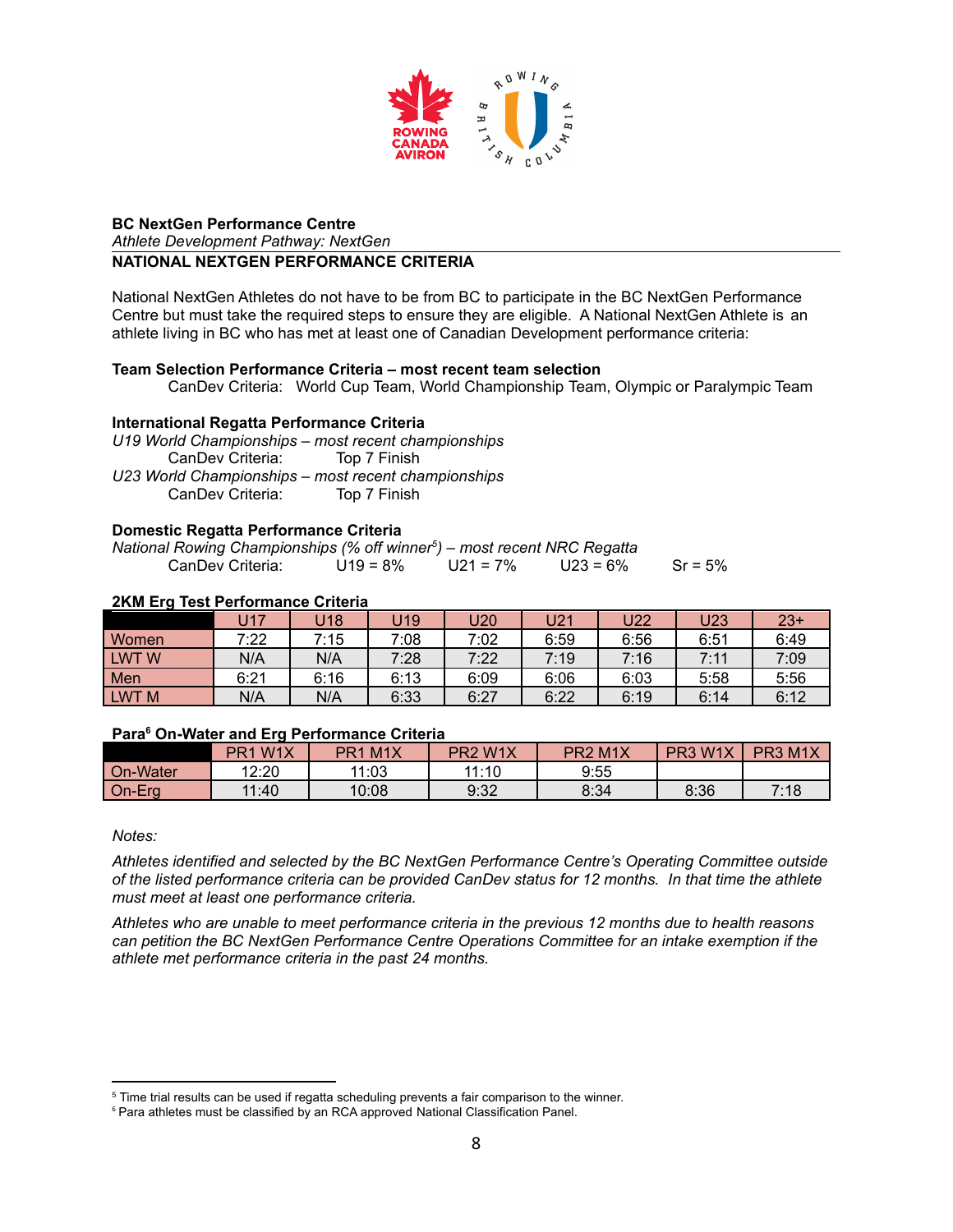

**BC NextGen Performance Centre** *Athlete Development Pathway: NextGen*

# **NEXTGEN ATHLETE PROFILE**

#### **Provincial Development Athlete Profile:**

The athlete enters the Train-to-Compete stage of the LTAD and must commit to high performance sport and the Athlete Development Pathway, developing an ethical approach to sport that respects their opponents. The athlete will focus on specialized skill refinement while gaining significant aerobic and strength improvements, with the introduction of highly technical strength and conditioning. Attention to mental preparation is important at this stage.

Training and Competition Guidelines:

- $9 14$  hours of training each week. *40% of training should be in a competitive environment while 60% of training should not be in a competitive environment. 60 - 65% of training should be rowing while 35 - 40% of training should be other than rowing.*
- $10 20$  competition events within the competition stage of the YTP;
- $2 3$  training peaks within the YTP; and
- 2 4 NextGen Performance Camps or equivalent activities.

#### **Canadian Development Athlete Profile:**

The athlete is in the Train-to-Compete stage of the LTAD and must commit to evidenced based training built on specialized coaching in a specialized training environment. While focusing on specialized skill refinement, this stage will test tactics under competitive conditions. The evidenced based training should be built off monitoring and performance results and aim to identify strengths and weaknesses. CanDev athletes should engage in advanced mental preparation and strengthen their ethical approach to sport.

Training and Competition Guidelines:

- $14 20$  hours per week;
	- *60% of training should be in a competitive environment while 40% of training should not be in a competitive environment. 85% of training should be rowing while 15% of training should be other than rowing.*
- 8 20 competition events within the competition stage of the YTP;
- $\bullet$  2 3 training peaks within the YTP; and
- 6 10 NextGen Performance Camps or equivalent activities.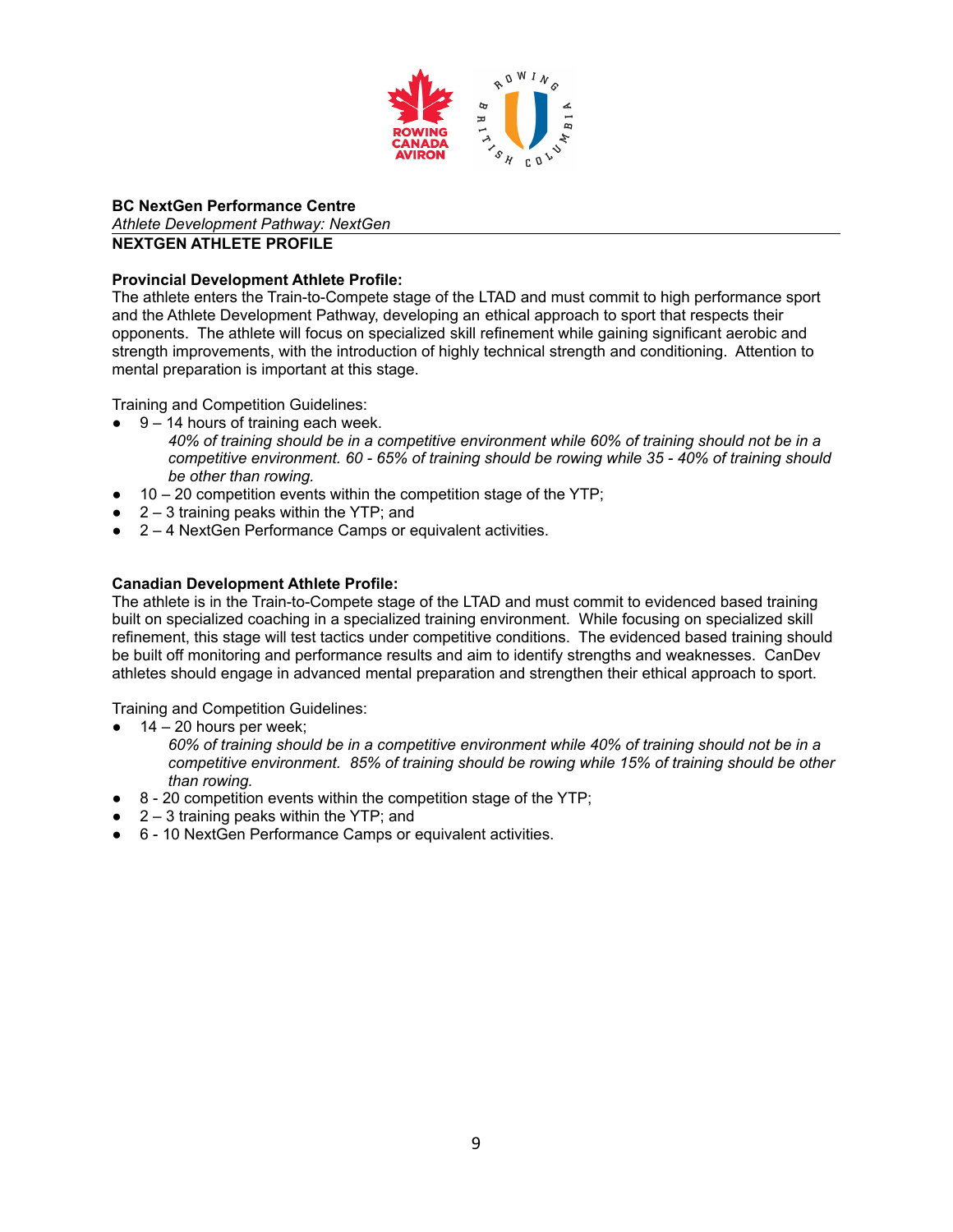

#### **BC NextGen Performance Centre** *Athlete Development Pathway: NextGen* **ATHLETE CENTRE ASSESSMENT FEE**

The BC NextGen Performance Centre will be primarily funded through National and Provincial funding, made available by RCA and Rowing BC. A NextGen Athlete Assessment Fee will be charged to NextGen Athletes upon becoming a member of the centre. The fee will help offset a small portion of the associated costs to operate the centre.

Athlete assessment fees will be posted by December 14, 2020.

#### **BC NextGen Performance Centre** *Athlete Development Pathway: NextGen* **HIGH QUALITY COMPETITION OPPORTUNITIES**

The BC NextGen Performance Centre is committed to providing NextGen Athletes with a highly competitive training environment, as well as access to external high quality competition (HQC) opportunities. Centralized Members of the centre will have the opportunity to compete externally prior to the formal team selection events in May and July in appropriately identified competitions which could include:

- Head of the Charles Regatta, Boston MA, USA<br>● San Diego Crew Classic, San Diego CA, USA
- San Diego Crew Classic, San Diego CA, USA
- Windemere Cup, Seattle WA, USA
- US Rowing Duel Opportunities, Location TBD
- US Collegiate Duel Opportunities, Location TBD

This is a list of possible post-selection competition opportunities:

- Can-Am-Mex Regatta (U17/U19)
- Junior World Rowing Championships (U19)
- Canada Summer Games (U21)
- Trans-Tasman Rowing Regatta (U21) or another equitable international U21 HQC
- U23 World Championships (U23)
- World Cup Regatta(s) (Open)
- Senior World Championships (Open)
- Paralympic Summer Games (Open)
- Olympic Summer Games (Open)